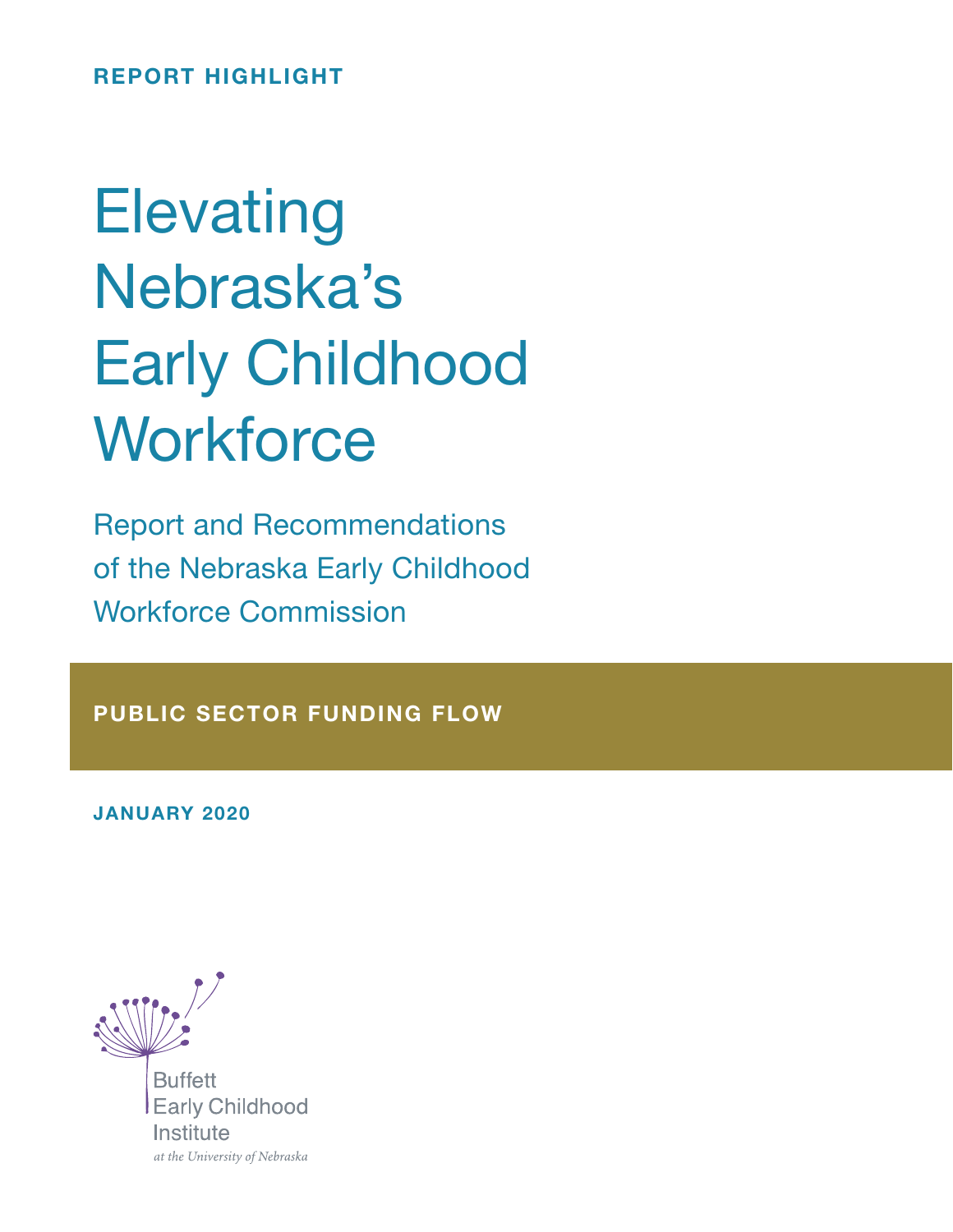## PUBLIC SECTOR FUNDING FLOW

This figure presents a simplified illustration of what is actually a complex patchwork that stitches together federal and state funds allocated for early care and education. Mechanisms to fund early care and education have emerged through incremental policy changes targeted at specific goals. The resulting funding structures are often inflexible, siloed, and inefficient.

Access to as many funding sources as possible is a lifeline to keeping early childhood program doors open and lights on, but the process of acquiring and braiding funds is burdensome to maintain and complex to master. Time and energy that professionals would otherwise make available to children and families must be devoted to the administrative task of securing and combining separate sources of funding to generate enough revenue to cover the cost of providing early care and education.

#### FUNDING

### STATE SOURCES \$76.7 MILLION IN STATE FUNDS

#### NE DEPARTMENT OF EDUCATION

Office of Early Childhood

Office of Special Education

Financial & Admin Services

ESEA/ESSA

Nutrition Services

#### NE DEPARTMENT OF HEALTH AND HUMAN SERVICES

Public Health

Children & Family Services

# FEDERAL SOURCES \$134.7 MILLION IN FEDERAL FUNDS

U.S. DEPARTMENT OF AGRICULTURE

Food and Nutrition Services

#### U.S. DEPARTMENT OF EDUCATION

Office of Student Services

Office of Special Education

U.S. DEPARTMENT OF HEALTH AND HUMAN SERVICES

Office of Child Care

Office of Family Assistance

Office of Head Start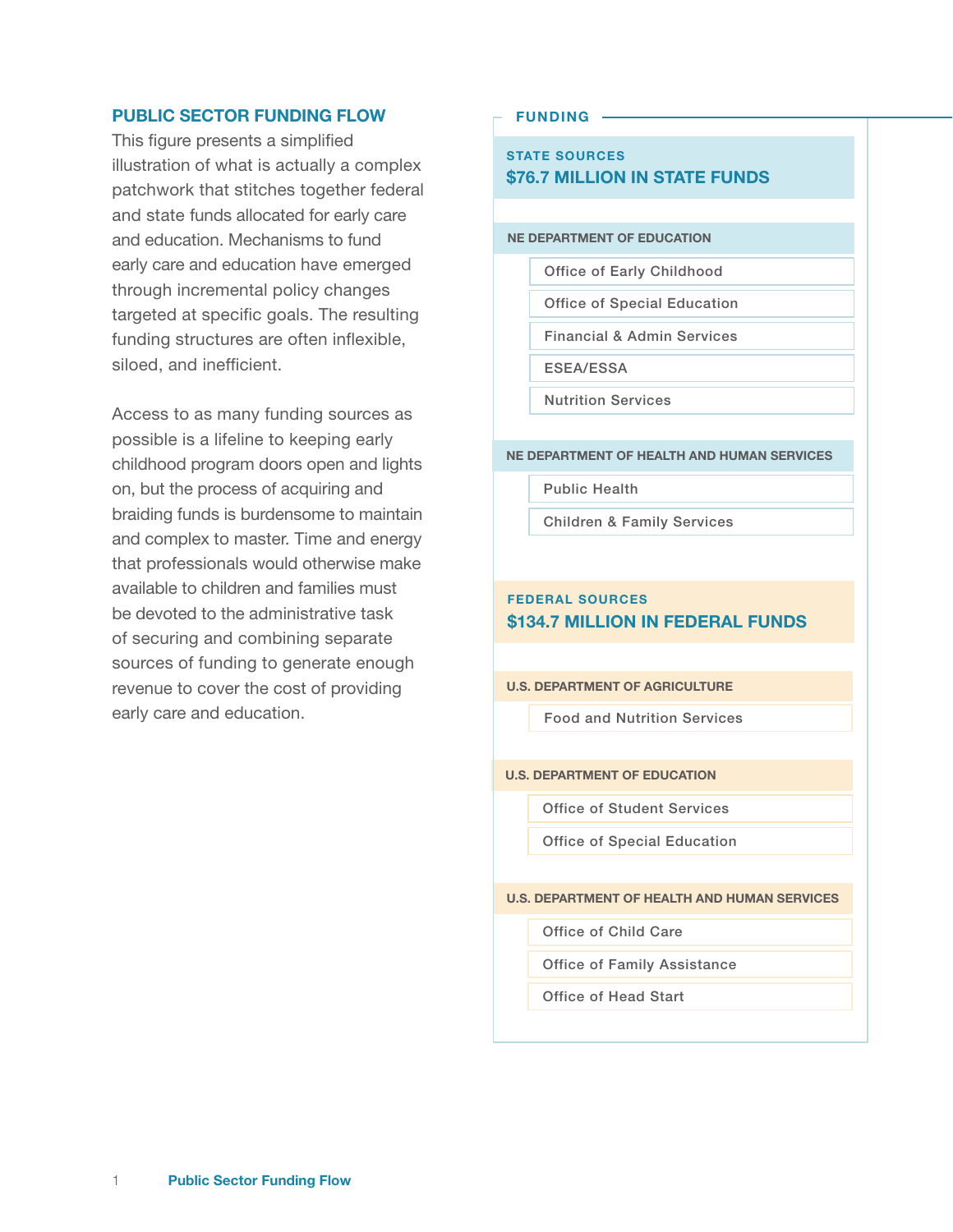